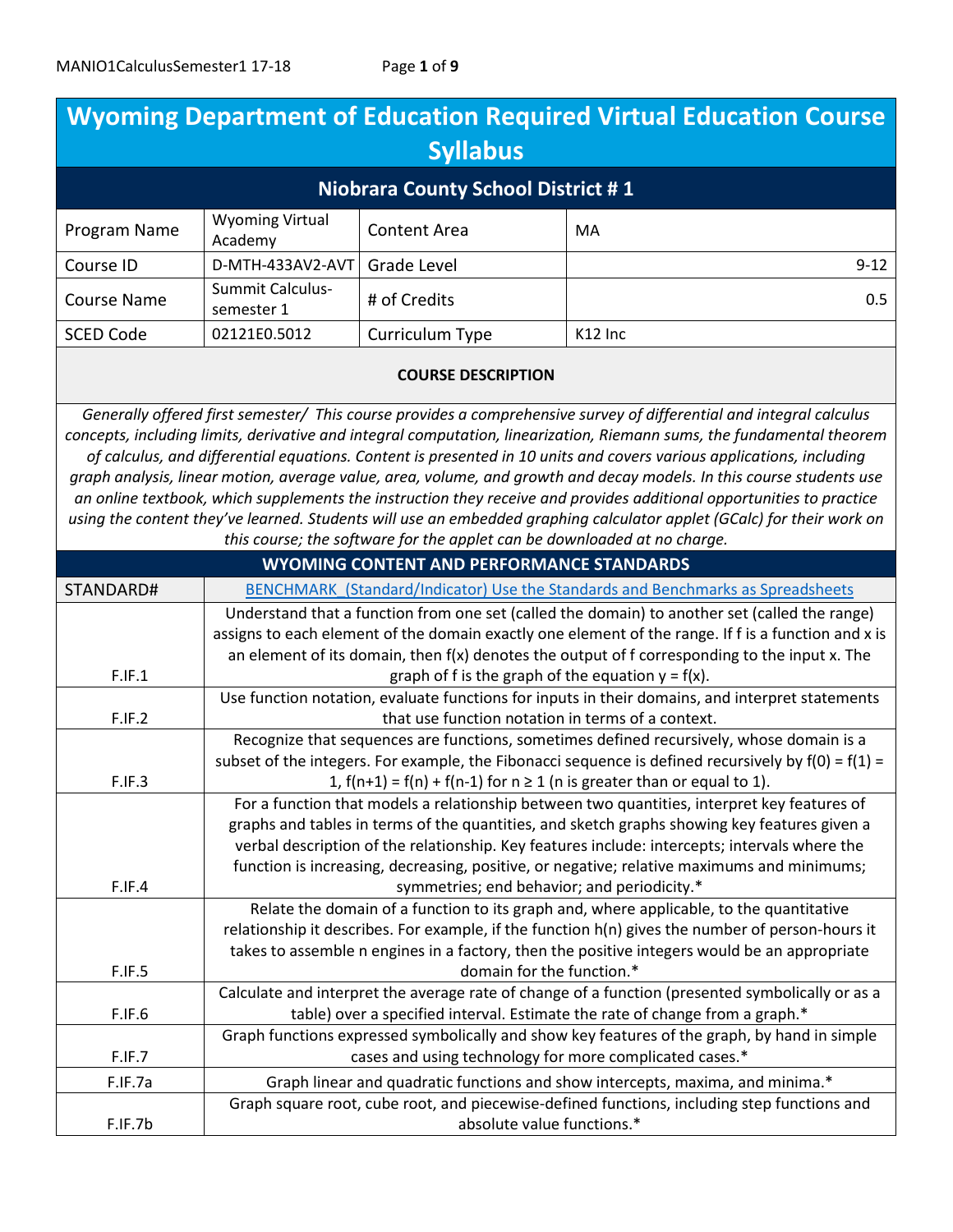|         | Graph polynomial functions, identifying zeros when suitable factorizations are available, and                                                                                                                                                                                                                         |
|---------|-----------------------------------------------------------------------------------------------------------------------------------------------------------------------------------------------------------------------------------------------------------------------------------------------------------------------|
| F.IF.7c | showing end behavior.*                                                                                                                                                                                                                                                                                                |
| F.IF.7d | (+)Graph rational functions, identifying zeros and asymptotes when suitable factorizations are<br>available, and showing end behavior.*                                                                                                                                                                               |
|         | Graph exponential and logarithmic functions, showing intercepts and end behavior, and                                                                                                                                                                                                                                 |
| F.IF.7e | trigonometric functions, showing period, midline, and amplitude.*                                                                                                                                                                                                                                                     |
| F.IF.8  | Write a function defined by an expression in different but equivalent forms to reveal and explain<br>different properties of the function.                                                                                                                                                                            |
|         | Use the process of factoring and completing the square in a quadratic function to show zeros,                                                                                                                                                                                                                         |
| F.IF.8a | extreme values, and symmetry of the graph, and interpret these in terms of a context.                                                                                                                                                                                                                                 |
|         | Use the properties of exponents to interpret expressions for exponential functions. For example,                                                                                                                                                                                                                      |
|         | identify percent rate of change in functions such as $y = (1.02)^{k}$ , $y = (0.97)^{k}$ , $y = (1.01)^{k}$ (12t), $y =$                                                                                                                                                                                              |
| F.IF.8b | $(1.2)^{n}(t/10)$ , and classify them as representing exponential growth and decay.                                                                                                                                                                                                                                   |
|         | Compare properties of two functions each represented in a different way (algebraically,<br>graphically, numerically in tables, or by verbal descriptions). For example, given a graph of one                                                                                                                          |
| F.IF.9  | quadratic function and an algebraic expression for another, say which has the larger maximum.                                                                                                                                                                                                                         |
| F.BF.1  | Write a function that describes a relationship between two quantities.*                                                                                                                                                                                                                                               |
|         |                                                                                                                                                                                                                                                                                                                       |
| F.BF.1a | Determine an explicit expression, a recursive process, or steps for calculation from a context.                                                                                                                                                                                                                       |
|         | Combine standard function types using arithmetic operations. For example, build a function that<br>models the temperature of a cooling body by adding a constant function to a decaying                                                                                                                               |
| F.BF.1b | exponential, and relate these functions to the model.                                                                                                                                                                                                                                                                 |
|         | (+)Compose functions. For example, if $T(y)$ is the temperature in the atmosphere as a function of<br>height, and $h(t)$ is the height of a weather balloon as a function of time, then $T(h(t))$ is the                                                                                                              |
| F.BF.1c | temperature at the location of the weather balloon as a function of time.                                                                                                                                                                                                                                             |
| F.BF.2  | Write arithmetic and geometric sequences both recursively and with an explicit formula, use<br>them to model situations, and translate between the two forms.*                                                                                                                                                        |
|         | Identify the effect on the graph of replacing $f(x)$ by $f(x) + k$ , $k f(x)$ , $f(kx)$ , and $f(x + k)$ for specific<br>values of k (both positive and negative); find the value of k given the graphs. Experiment with<br>cases and illustrate an explanation of the effects on the graph using technology. Include |
| F.BF.3  | recognizing even and odd functions from their graphs and algebraic expressions for them.                                                                                                                                                                                                                              |
| F.BF.4  | Find inverse functions.                                                                                                                                                                                                                                                                                               |
|         | Solve an equation of the form $f(x) = c$ for a simple function f that has an inverse and write an                                                                                                                                                                                                                     |
|         | expression for the inverse. For example, $f(x) = 2(x^2)$ or $f(x) = (x+1)/(x-1)$ for $x \ne 1$ (x not equal to                                                                                                                                                                                                        |
| F.BF.4a | $1$ ).                                                                                                                                                                                                                                                                                                                |
| F.BF.4b | (+)Verify by composition that one function is the inverse of another.                                                                                                                                                                                                                                                 |
|         |                                                                                                                                                                                                                                                                                                                       |
|         | (+)Read values of an inverse function from a graph or a table, given that the function has an                                                                                                                                                                                                                         |
| F.BF.4c | inverse.                                                                                                                                                                                                                                                                                                              |
| F.BF.4d | (+)Produce an invertible function from a non-invertible function by restricting the domain.                                                                                                                                                                                                                           |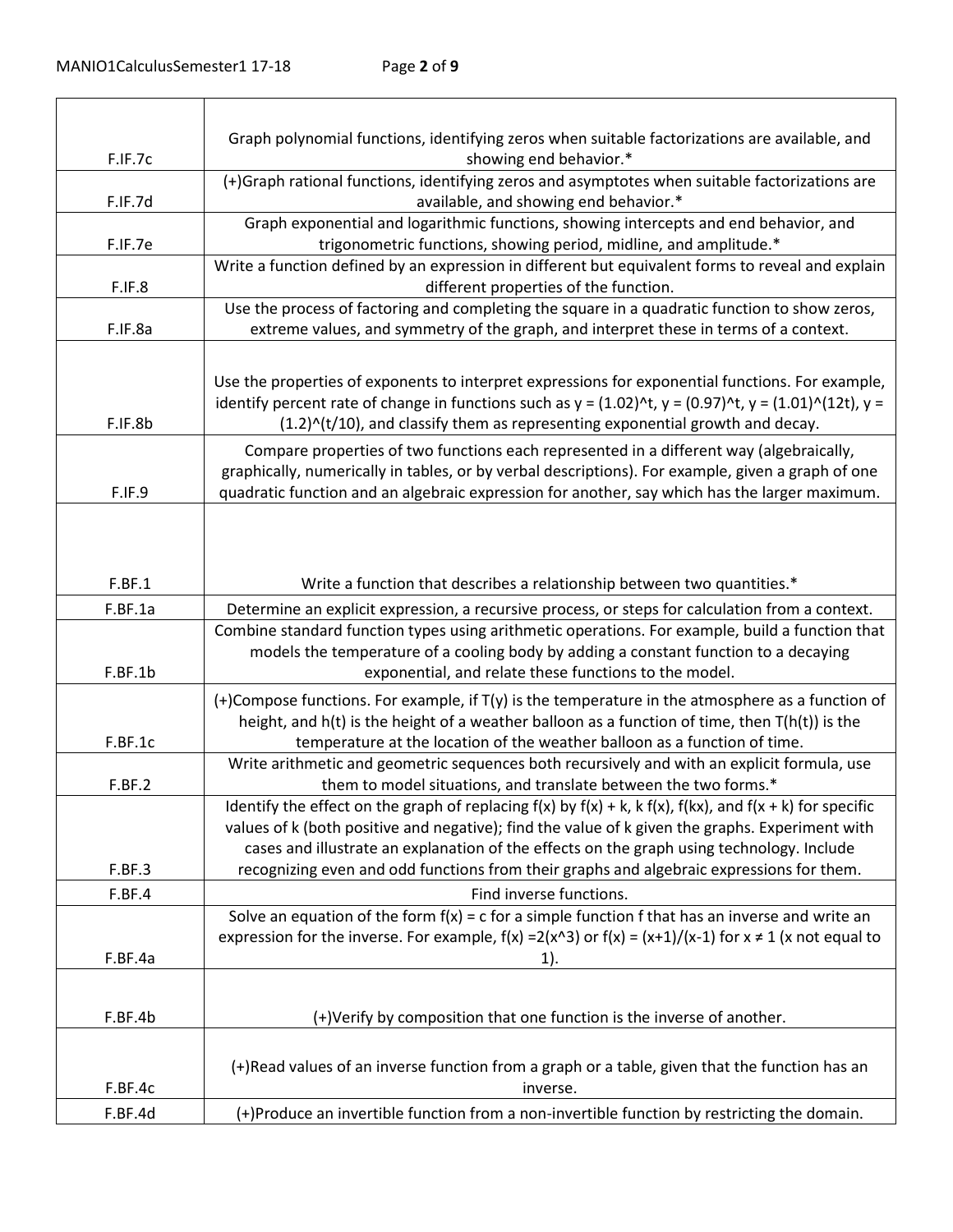|                                                                          | (+)Build new functions from existing functions. Understand the inverse relationship between<br>exponents and logarithms and use this relationship to solve problems involving logarithms and |                           |                                                                                                                                                                             |
|--------------------------------------------------------------------------|----------------------------------------------------------------------------------------------------------------------------------------------------------------------------------------------|---------------------------|-----------------------------------------------------------------------------------------------------------------------------------------------------------------------------|
| F.BF.5                                                                   | exponents.<br>Interpret the parameters in a linear or exponential function in terms of a context.*                                                                                           |                           |                                                                                                                                                                             |
| F.LE.5                                                                   |                                                                                                                                                                                              |                           |                                                                                                                                                                             |
|                                                                          |                                                                                                                                                                                              |                           |                                                                                                                                                                             |
|                                                                          |                                                                                                                                                                                              | <b>SCOPE AND SEQUENCE</b> |                                                                                                                                                                             |
|                                                                          |                                                                                                                                                                                              |                           | <b>OUTCOMES</b>                                                                                                                                                             |
| UNIT OUTLINE                                                             |                                                                                                                                                                                              | STANDARD#                 | OBJECTIVES/STUDENT CENTERED GOALS                                                                                                                                           |
|                                                                          |                                                                                                                                                                                              |                           | Evaluate a limit graphically, numerically, and<br>analytically.                                                                                                             |
|                                                                          | Limits and Continuity-1.01 Writing<br>Assignment: Concept of a Limit                                                                                                                         |                           | Use limits to describe the continuity of a<br>function at a point.                                                                                                          |
|                                                                          |                                                                                                                                                                                              |                           | Understand the conditions and conclusions<br>of the Intermediate Value Theorem.                                                                                             |
|                                                                          |                                                                                                                                                                                              |                           | Evaluate a limit graphically, numerically, and<br>analytically.                                                                                                             |
|                                                                          | Limits and Continuity-1.01 Concept of a<br>Limit Quiz                                                                                                                                        |                           | Use limits to describe the continuity of a<br>function at a point.                                                                                                          |
|                                                                          |                                                                                                                                                                                              |                           | Understand the conditions and conclusions<br>of the Intermediate Value Theorem.                                                                                             |
| Limits and Continuity-1.02 Writing<br>Assignment: Computation of a Limit |                                                                                                                                                                                              |                           | Evaluate a limit graphically, numerically, and<br>analytically.                                                                                                             |
|                                                                          |                                                                                                                                                                                              |                           | Use limits to describe the continuity of a<br>function at a point.                                                                                                          |
|                                                                          |                                                                                                                                                                                              |                           | Understand the conditions and conclusions<br>of the Intermediate Value Theorem.                                                                                             |
| Limits and Continuity-1.02 Algebraic                                     |                                                                                                                                                                                              |                           | Evaluate a limit graphically, numerically, and<br>analytically.                                                                                                             |
|                                                                          | Computation of a Limit Quiz                                                                                                                                                                  |                           | Use limits to describe the continuity of a<br>function at a point.<br>Understand the conditions and conclusions                                                             |
|                                                                          | Limits and Continuity-1.03 Writing<br>Assignment: Limits Involving Infinity                                                                                                                  |                           | of the Intermediate Value Theorem.<br>Evaluate a limit graphically, numerically, and<br>analytically.<br>Use limits to describe the continuity of a<br>function at a point. |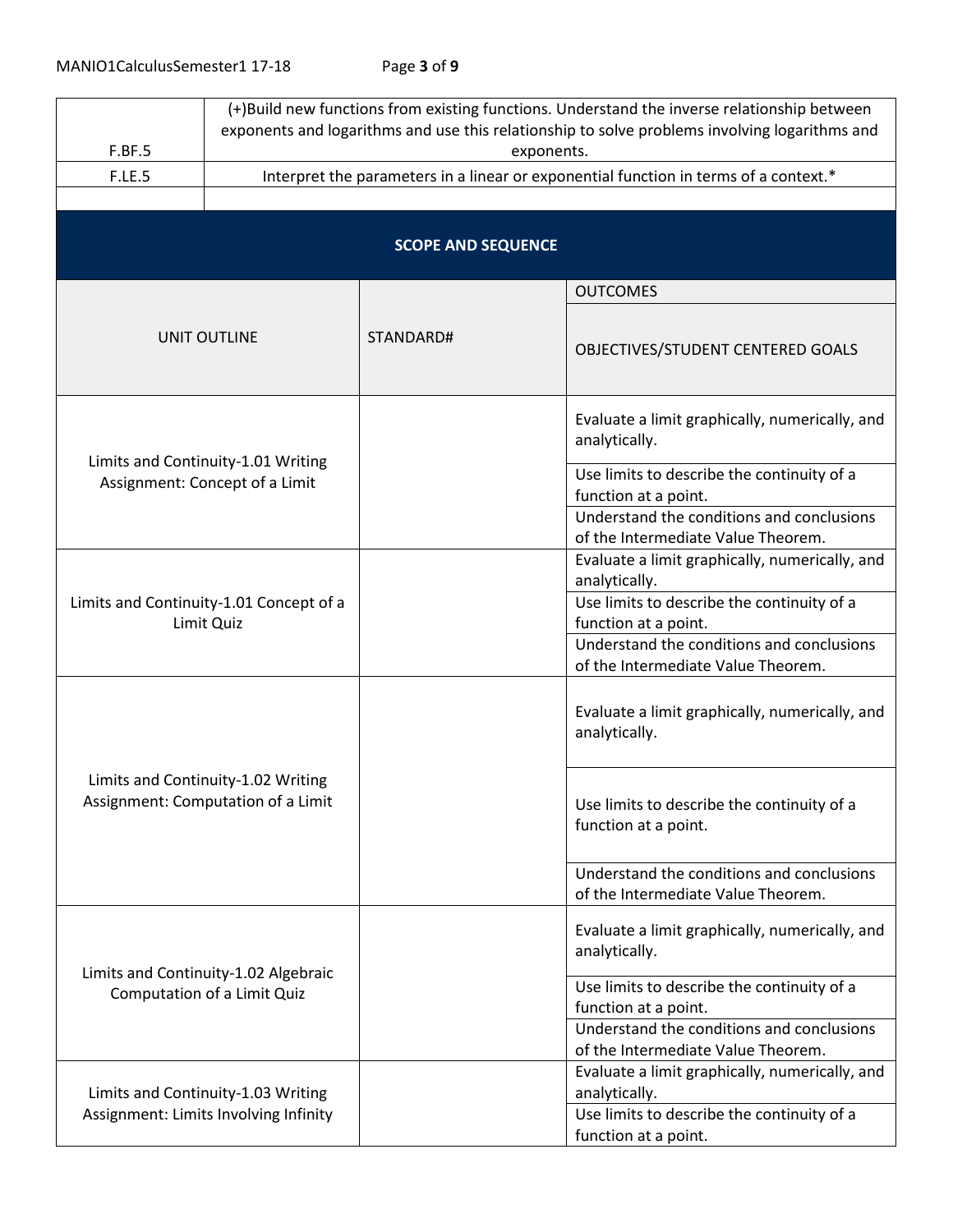| Understand the conditions and conclusions                                    |
|------------------------------------------------------------------------------|
| of the Intermediate Value Theorem.                                           |
| Evaluate a limit graphically, numerically, and                               |
| analytically.                                                                |
| Use limits to describe the continuity of a                                   |
| function at a point.                                                         |
| Understand the conditions and conclusions                                    |
| of the Intermediate Value Theorem.                                           |
| Evaluate a limit graphically, numerically, and                               |
| analytically.                                                                |
| Use limits to describe the continuity of a                                   |
| function at a point.                                                         |
| Understand the conditions and conclusions                                    |
| of the Intermediate Value Theorem.                                           |
| Evaluate a limit graphically, numerically, and                               |
| analytically.                                                                |
| Use limits to describe the continuity of a                                   |
| function at a point.                                                         |
| Understand the conditions and conclusions                                    |
| of the Intermediate Value Theorem.                                           |
| Evaluate a limit graphically, numerically, and                               |
| analytically.<br>Use limits to describe the continuity of a                  |
| function at a point.                                                         |
| Understand the conditions and conclusions<br>F.IF.4, F.IF.5, F.IF.7, F.IF.8, |
| of the Intermediate Value Theorem.<br>F.IF.9, F.BF.1, F.BF.3                 |
| Evaluate the derivative of a function.                                       |
| Describe the differentiability of a function.                                |
| Understand the relationship between the                                      |
| graph of a function and its derivative.                                      |
| Use tangent lines to approximate function                                    |
| values.                                                                      |
| Describe linear motion using derivatives.                                    |
| Evaluate the derivative of a function.                                       |
| Describe the differentiability of a function.                                |
| Understand the relationship between the                                      |
| graph of a function and its derivative.                                      |
| Use tangent lines to approximate function                                    |
| values.                                                                      |
| Describe linear motion using derivatives.                                    |
| Evaluate the derivative of a function.                                       |
| Describe the differentiability of a function.                                |
| Understand the relationship between the                                      |
| graph of a function and its derivative.                                      |
| Use tangent lines to approximate function                                    |
| values.                                                                      |
| Describe linear motion using derivatives.                                    |
|                                                                              |
| Evaluate the derivative of a function.                                       |
|                                                                              |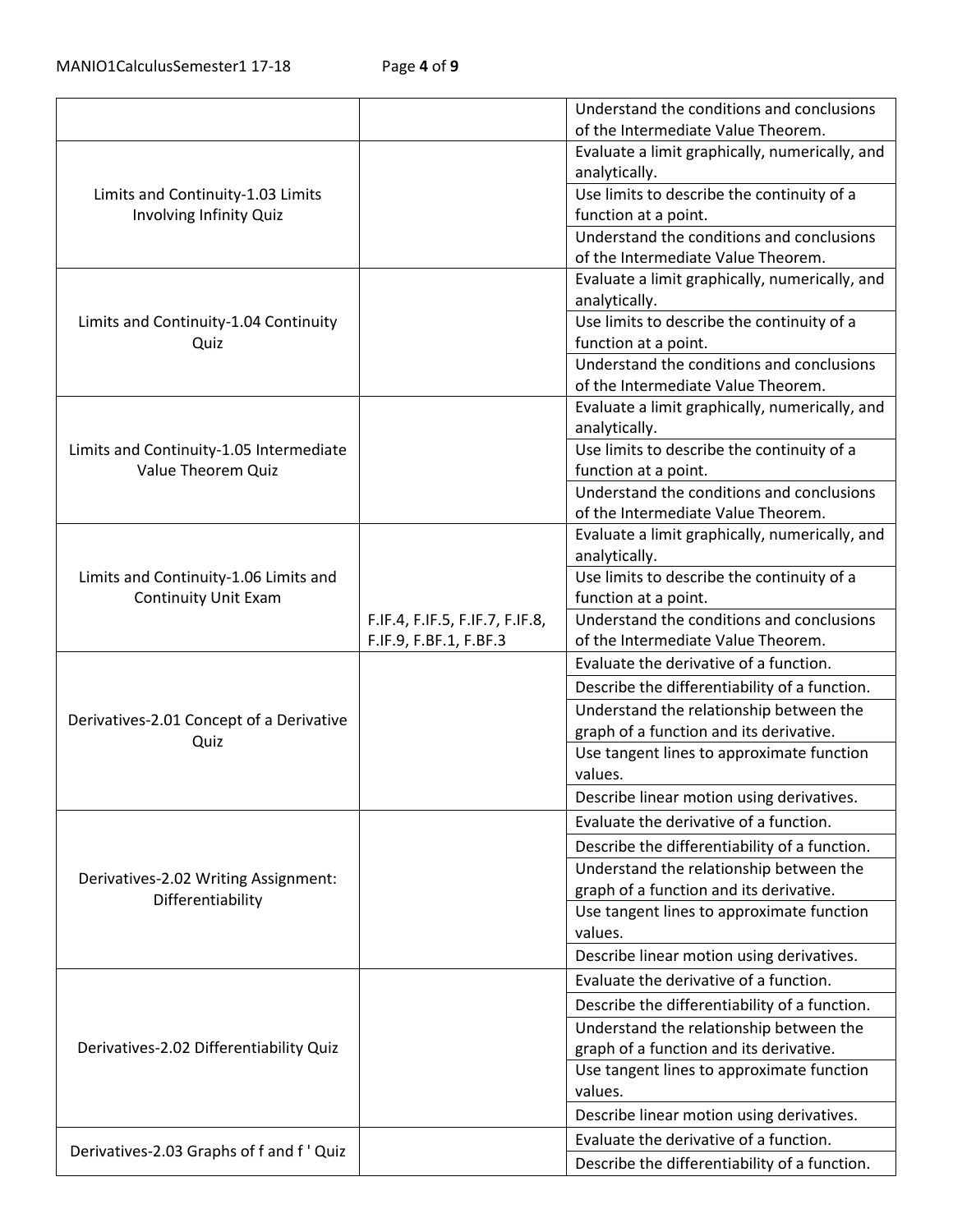|                                                             |                                 | Understand the relationship between the       |
|-------------------------------------------------------------|---------------------------------|-----------------------------------------------|
|                                                             |                                 | graph of a function and its derivative.       |
|                                                             |                                 | Use tangent lines to approximate function     |
|                                                             |                                 | values.                                       |
|                                                             |                                 | Describe linear motion using derivatives.     |
|                                                             |                                 | Evaluate the derivative of a function.        |
|                                                             |                                 | Describe the differentiability of a function. |
|                                                             |                                 | Understand the relationship between the       |
| Derivatives-2.04 Writing Assignment:<br>Motion Along a Line |                                 | graph of a function and its derivative.       |
|                                                             |                                 | Use tangent lines to approximate function     |
|                                                             |                                 | values.                                       |
|                                                             |                                 | Describe linear motion using derivatives.     |
|                                                             |                                 | Evaluate the derivative of a function.        |
|                                                             |                                 | Describe the differentiability of a function. |
| Derivatives-2.04 Motion Along a Line                        |                                 | Understand the relationship between the       |
| Quiz                                                        |                                 | graph of a function and its derivative.       |
|                                                             |                                 | Use tangent lines to approximate function     |
|                                                             |                                 | values.                                       |
|                                                             |                                 | Describe linear motion using derivatives.     |
|                                                             |                                 | Evaluate the derivative of a function.        |
|                                                             |                                 | Describe the differentiability of a function. |
| Derivatives-2.05 Writing Assignment:                        |                                 | Understand the relationship between the       |
| <b>Tangent Line Approximation</b>                           |                                 | graph of a function and its derivative.       |
|                                                             |                                 | Use tangent lines to approximate function     |
|                                                             |                                 | values.                                       |
|                                                             |                                 | Describe linear motion using derivatives.     |
|                                                             |                                 | Evaluate the derivative of a function.        |
| Derivatives-2.05 Tangent Line                               |                                 | Describe the differentiability of a function. |
|                                                             |                                 | Understand the relationship between the       |
| <b>Approximation Quiz</b>                                   |                                 | graph of a function and its derivative.       |
|                                                             |                                 | Use tangent lines to approximate function     |
|                                                             |                                 | values.                                       |
|                                                             |                                 | Describe linear motion using derivatives.     |
|                                                             |                                 | Evaluate the derivative of a function.        |
|                                                             |                                 | Describe the differentiability of a function. |
|                                                             |                                 | Understand the relationship between the       |
| Derivatives-2.06 Derivatives Unit Exam                      |                                 | graph of a function and its derivative.       |
|                                                             |                                 | Use tangent lines to approximate function     |
|                                                             | F.IF.2, F.IF.3, F.BF.1, F.BF.2, | values.                                       |
|                                                             | <b>F.LE.5</b>                   | Describe linear motion using derivatives.     |
|                                                             |                                 | Find the derivative of a variety of functions |
|                                                             |                                 | using differentiation rules.                  |
| Differentiation-3.01 Writing Assignment:                    |                                 | Calculate higher-order derivatives.           |
| <b>Basic Computation Rules</b>                              |                                 | Differentiate an implicitly-defined equation. |
|                                                             |                                 | Calculate the derivative of an inverse        |
|                                                             |                                 | function                                      |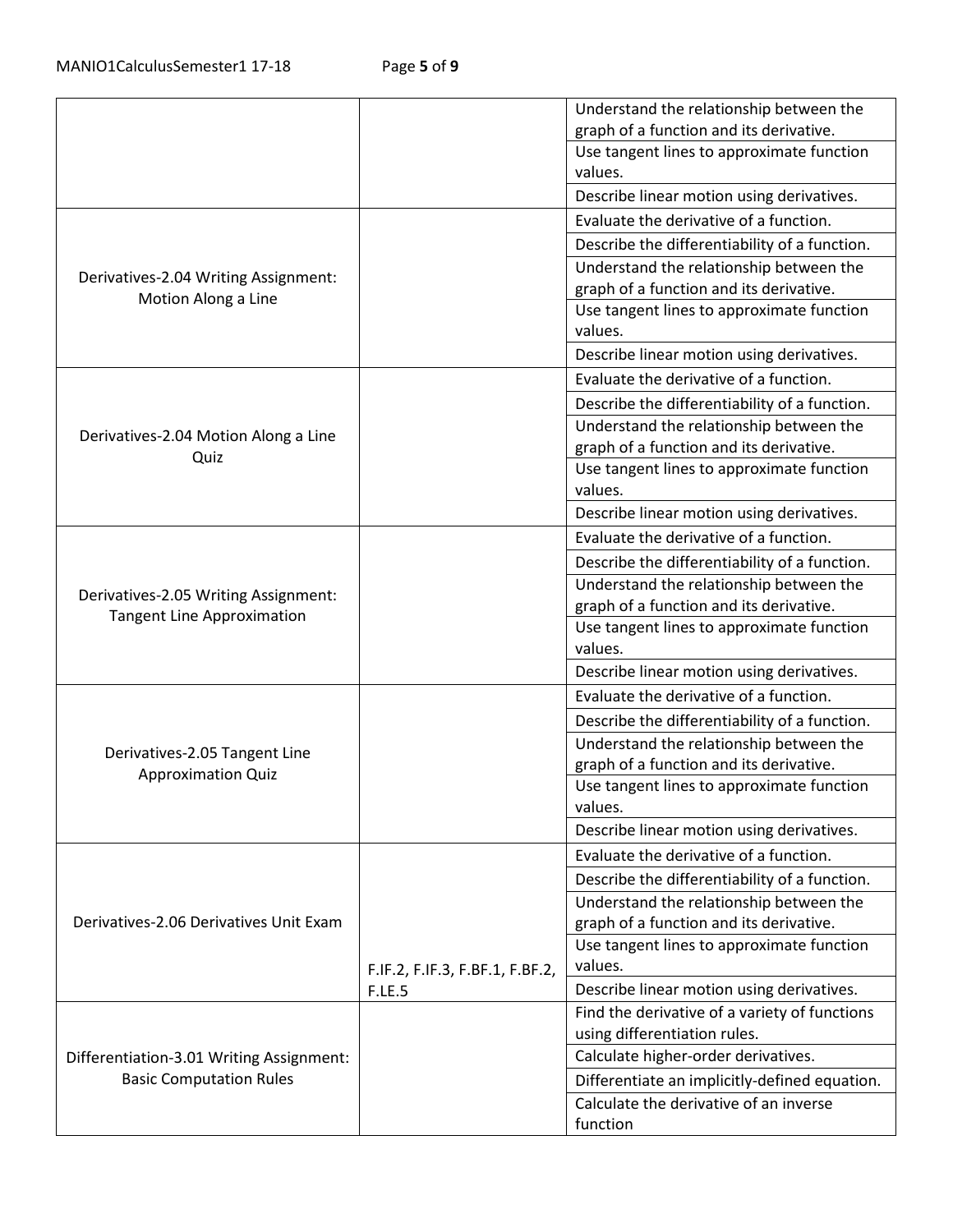|                                                             |  | Find the derivative of a variety of functions |
|-------------------------------------------------------------|--|-----------------------------------------------|
|                                                             |  | using differentiation rules.                  |
| Differentiation-3.01 Basic Computation<br><b>Rules Quiz</b> |  | Calculate higher-order derivatives.           |
|                                                             |  | Differentiate an implicitly-defined equation. |
|                                                             |  | Calculate the derivative of an inverse        |
|                                                             |  | function                                      |
|                                                             |  | Find the derivative of a variety of functions |
|                                                             |  | using differentiation rules.                  |
| Differentiation-3.02 Writing Assignment:                    |  | Calculate higher-order derivatives.           |
| <b>Higher Order Derivatives</b>                             |  | Differentiate an implicitly-defined equation. |
|                                                             |  | Calculate the derivative of an inverse        |
|                                                             |  | function                                      |
|                                                             |  | Find the derivative of a variety of functions |
|                                                             |  | using differentiation rules.                  |
| Differentiation-3.02 Higher Order                           |  | Calculate higher-order derivatives.           |
| Derivatives Quiz                                            |  | Differentiate an implicitly-defined equation. |
|                                                             |  | Calculate the derivative of an inverse        |
|                                                             |  | function                                      |
|                                                             |  | Find the derivative of a variety of functions |
|                                                             |  | using differentiation rules.                  |
| Differentiation-3.03 Writing Assignment:                    |  | Calculate higher-order derivatives.           |
| Product, Quotient, and Chain Rules                          |  | Differentiate an implicitly-defined equation. |
|                                                             |  | Calculate the derivative of an inverse        |
|                                                             |  | function                                      |
|                                                             |  | Find the derivative of a variety of functions |
|                                                             |  | using differentiation rules.                  |
| Differentiation-3.03 Product, Quotient,                     |  | Calculate higher-order derivatives.           |
| and Chain Rules Quiz                                        |  | Differentiate an implicitly-defined equation. |
|                                                             |  | Calculate the derivative of an inverse        |
|                                                             |  | function                                      |
|                                                             |  | Find the derivative of a variety of functions |
|                                                             |  | using differentiation rules.                  |
| Differentiation-3.04 Writing Assignment:                    |  | Calculate higher-order derivatives.           |
| <b>Implicit Differentiation</b>                             |  | Differentiate an implicitly-defined equation. |
|                                                             |  | Calculate the derivative of an inverse        |
|                                                             |  | function                                      |
|                                                             |  | Find the derivative of a variety of functions |
|                                                             |  | using differentiation rules.                  |
| Differentiation-3.04 Implicit                               |  | Calculate higher-order derivatives.           |
| <b>Differentiation Quiz</b>                                 |  | Differentiate an implicitly-defined equation. |
|                                                             |  | Calculate the derivative of an inverse        |
|                                                             |  | function                                      |
|                                                             |  | Find the derivative of a variety of functions |
|                                                             |  | using differentiation rules.                  |
| Differentiation-3.05 Derivatives of                         |  | Calculate higher-order derivatives.           |
| <b>Inverse Functions Quiz</b>                               |  | Differentiate an implicitly-defined equation. |
|                                                             |  | Calculate the derivative of an inverse        |
|                                                             |  | function                                      |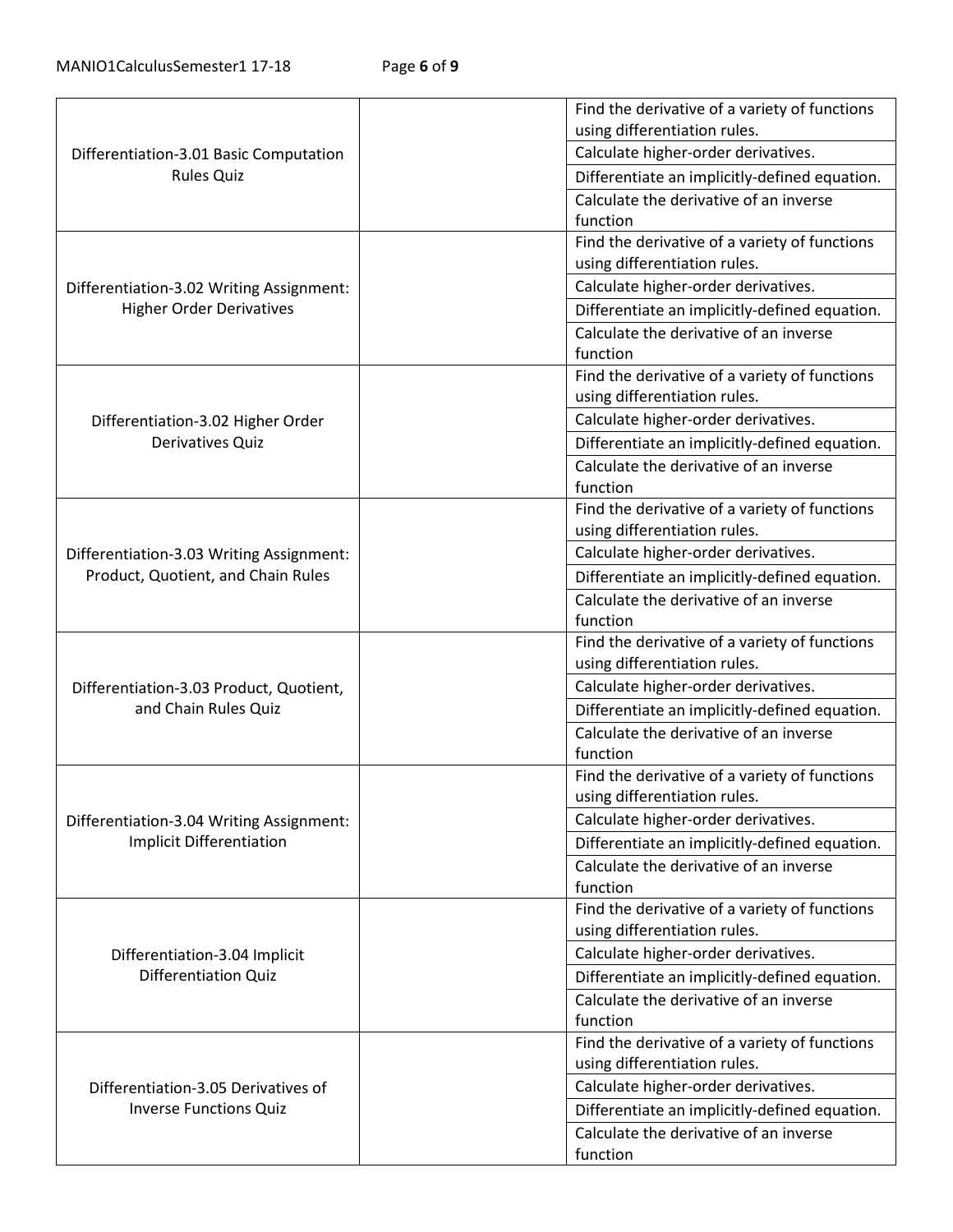|                                           |                                 | Find the derivative of a variety of functions |
|-------------------------------------------|---------------------------------|-----------------------------------------------|
| Differentiation-3.06 Differentiation Unit |                                 | using differentiation rules.                  |
|                                           |                                 | Calculate higher-order derivatives.           |
| Exam                                      |                                 | Differentiate an implicitly-defined equation. |
|                                           | F.IF.2, F.IF.3, F.BF.1, F.BF.2, | Calculate the derivative of an inverse        |
|                                           | F.LE.5, F.BF.1, F.BF.3          | function                                      |
|                                           |                                 | Use limits to describe the asymptotic and     |
|                                           |                                 | end-behavior of a function                    |
| Graph Behavior-4.01 Writing               |                                 | Find intervals of increasing/decreasing       |
| Assignment: Asymptotes and End-           |                                 | behavior and concavity in a function          |
| <b>Behavior</b>                           |                                 | Locate relative and absolute extreme values   |
|                                           |                                 | of a function                                 |
|                                           |                                 | Use graph analysis to sketch a function       |
|                                           |                                 | Use limits to describe the asymptotic and     |
|                                           |                                 | end-behavior of a function                    |
| Graph Behavior-4.01 Asymptotes and        |                                 | Find intervals of increasing/decreasing       |
| <b>End-Behavior Quiz</b>                  |                                 | behavior and concavity in a function          |
|                                           |                                 | Locate relative and absolute extreme values   |
|                                           |                                 | of a function                                 |
|                                           |                                 | Use graph analysis to sketch a function       |
|                                           |                                 | Use limits to describe the asymptotic and     |
|                                           |                                 | end-behavior of a function                    |
| Graph Behavior-4.02 Writing               |                                 | Find intervals of increasing/decreasing       |
| Assignment: Increasing/Decreasing         |                                 | behavior and concavity in a function          |
| <b>Behavior and Concavity</b>             |                                 | Locate relative and absolute extreme values   |
|                                           |                                 | of a function                                 |
|                                           |                                 | Use graph analysis to sketch a function       |
|                                           |                                 | Use limits to describe the asymptotic and     |
|                                           |                                 | end-behavior of a function                    |
| Graph Behavior-4.02                       |                                 | Find intervals of increasing/decreasing       |
| Increasing/Decreasing Behavior and        |                                 | behavior and concavity in a function          |
| <b>Concavity Quiz</b>                     |                                 | Locate relative and absolute extreme values   |
|                                           |                                 | of a function                                 |
|                                           |                                 | Use graph analysis to sketch a function       |
|                                           |                                 | Use limits to describe the asymptotic and     |
|                                           |                                 | end-behavior of a function                    |
| Graph Behavior-4.03 Relative Extreme      |                                 | Find intervals of increasing/decreasing       |
| Values and Points of Inflection Quiz      |                                 | behavior and concavity in a function          |
|                                           |                                 | Locate relative and absolute extreme values   |
|                                           |                                 | of a function                                 |
|                                           |                                 | Use graph analysis to sketch a function       |
|                                           |                                 | Use limits to describe the asymptotic and     |
|                                           |                                 | end-behavior of a function                    |
| Graph Behavior-4.04 Writing               |                                 | Find intervals of increasing/decreasing       |
| Assignment: Absolute Extreme Values       |                                 | behavior and concavity in a function          |
| and Extreme Value Theorem                 |                                 | Locate relative and absolute extreme values   |
|                                           |                                 | of a function                                 |
|                                           |                                 | Use graph analysis to sketch a function       |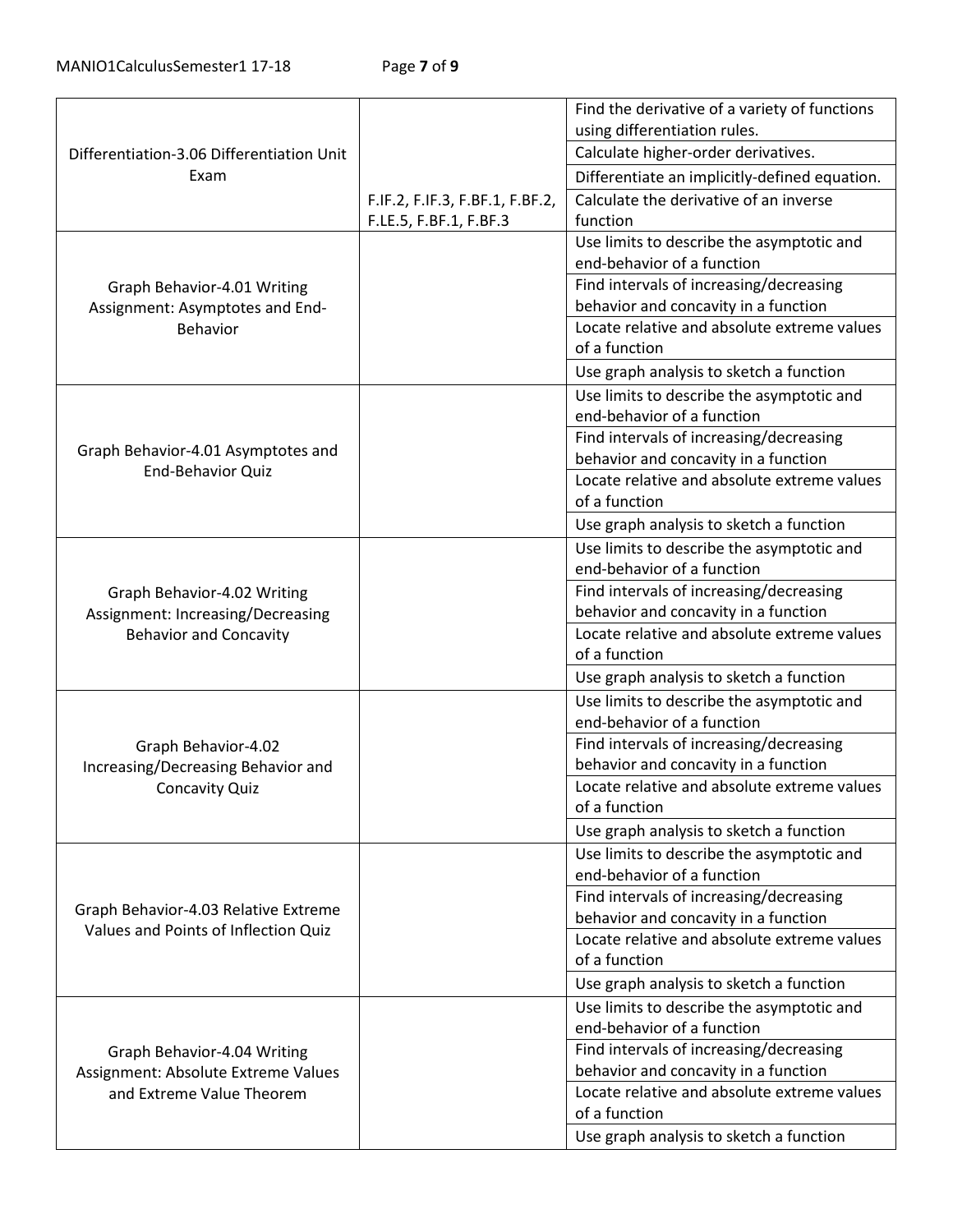|                                         |                    | Use limits to describe the asymptotic and     |
|-----------------------------------------|--------------------|-----------------------------------------------|
|                                         |                    | end-behavior of a function                    |
|                                         |                    | Find intervals of increasing/decreasing       |
| Graph Behavior-4.04 Absolute Extreme    |                    | behavior and concavity in a function          |
| Values and Extreme Value Theorem Quiz   |                    | Locate relative and absolute extreme values   |
|                                         |                    | of a function                                 |
|                                         |                    | Use graph analysis to sketch a function       |
|                                         |                    | Use limits to describe the asymptotic and     |
|                                         |                    | end-behavior of a function                    |
|                                         |                    | Find intervals of increasing/decreasing       |
| Graph Behavior-4.05 Graph Analysis Quiz |                    | behavior and concavity in a function          |
|                                         |                    | Locate relative and absolute extreme values   |
|                                         |                    | of a function                                 |
|                                         |                    | Use graph analysis to sketch a function       |
|                                         |                    | Use limits to describe the asymptotic and     |
|                                         |                    | end-behavior of a function                    |
| Graph Behavior-4.06 Graph Behavior      |                    | Find intervals of increasing/decreasing       |
| Unit Exam                               |                    | behavior and concavity in a function          |
|                                         |                    | Locate relative and absolute extreme values   |
|                                         |                    | of a function                                 |
|                                         | F.IF.1-9, F.BF.1-5 | Use graph analysis to sketch a function       |
|                                         |                    | Understand and use the Mean Value and         |
| Derivative Applications-5.01 Writing    |                    | Rolle's Theorems.                             |
| Assignment: Mean Value and Rolle's      |                    | Use derivatives to model situations involving |
| Theorems                                |                    | rates of change.                              |
|                                         |                    | Solve problems involving related rates.       |
|                                         |                    | Solve optimization problems.                  |
|                                         |                    | Understand and use the Mean Value and         |
|                                         |                    | Rolle's Theorems.                             |
| Derivative Applications-5.01 Mean Value |                    | Use derivatives to model situations involving |
| and Rolle's Theorems Quiz               |                    | rates of change.                              |
|                                         |                    | Solve problems involving related rates.       |
|                                         |                    | Solve optimization problems.                  |
|                                         |                    | Understand and use the Mean Value and         |
|                                         |                    | Rolle's Theorems.                             |
| Derivative Applications-5.02 Writing    |                    | Use derivatives to model situations involving |
| Assignment: Rates of Change             |                    | rates of change.                              |
|                                         |                    | Solve problems involving related rates.       |
|                                         |                    | Solve optimization problems.                  |
|                                         |                    | Understand and use the Mean Value and         |
|                                         |                    | Rolle's Theorems.                             |
| Derivative Applications-5.02 Rates of   |                    | Use derivatives to model situations involving |
| Change Quiz                             |                    | rates of change.                              |
|                                         |                    | Solve problems involving related rates.       |
|                                         |                    | Solve optimization problems.                  |
| Derivative Applications-5.03 Writing    |                    | Understand and use the Mean Value and         |
| <b>Assignment: Related Rates</b>        |                    | Rolle's Theorems.                             |